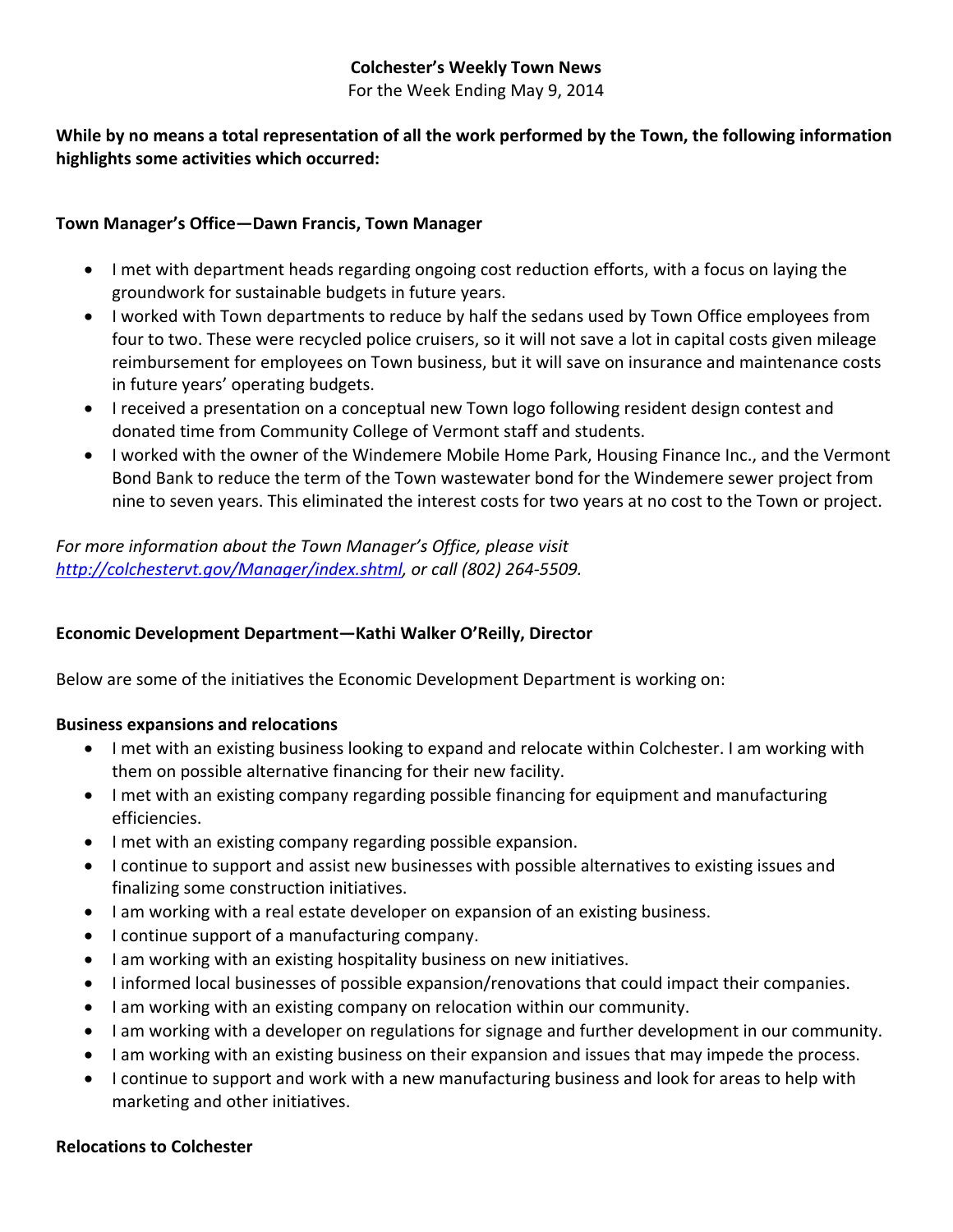• I am currently working with several companies representing various industries concerning possible relocation into our community. These businesses vary in size, number of employees, and location within Colchester.

### **Projects**

I continue to work on the following projects and initiatives:

- Logo branding
- CCTA bus service
- Residential guide
- Exit 16 construction
- Energy parks
- Town promotional videos

# **Partnerships**

I am continuing outreach to various organizations with which we can partner to assist our business community. In the last month, I have met with the following:

- VT Procurement Technical Assistance Center
- SCORE

# **Meetings**

I will continue to market and attend meetings and functions that will assist in marketing and establishing relationships to assist our business community, including:

- Realtors regarding prospective companies and prospective vacancies
- Chamber functions at local businesses

For more information about the Economic Development Department, please e-mail Kathi Walker O'Reilly at [koreilly@colchestervt.gov,](mailto:koreilly@colchestervt.gov) or call (802) 264-5508.

# **Public Works Department—Bryan Osborne, Director**

The Public Works Department reports the following for the week ending May 9, 2014:

- Year to date, the department has secured \$250,000 in grants for the repair and improvements to the community's public infrastructure. \$175,000 was received to help fund the replacement of a large stormwater culvert on Malletts Bay Avenue. The total project cost is projected to be approximately \$500,000. Another \$75,000 was received to perform the necessary engineering to construct sidewalks on Water Tower Hill.
- Competitive bids are expected this month for the Smith Estates emergency stormwater overflow project. This project has been developed to avoid flooding conditions and property damage along East Lakeshore Drive during major rain events. The project is scheduled to be completed by midsummer.
- Bid results have been received for the replacement of the southernmost water storage tank on Water Tower Hill. The bid results came in significantly under the original estimate. The cost of this regional tank will be shared by Colchester Fire District #3, the Champlain Water District, the Town of Essex, and the City of Winooski. This project is critically important to the ongoing development of the Severance Corners Growth Center. The project is expected to be completed by the fall of 2014.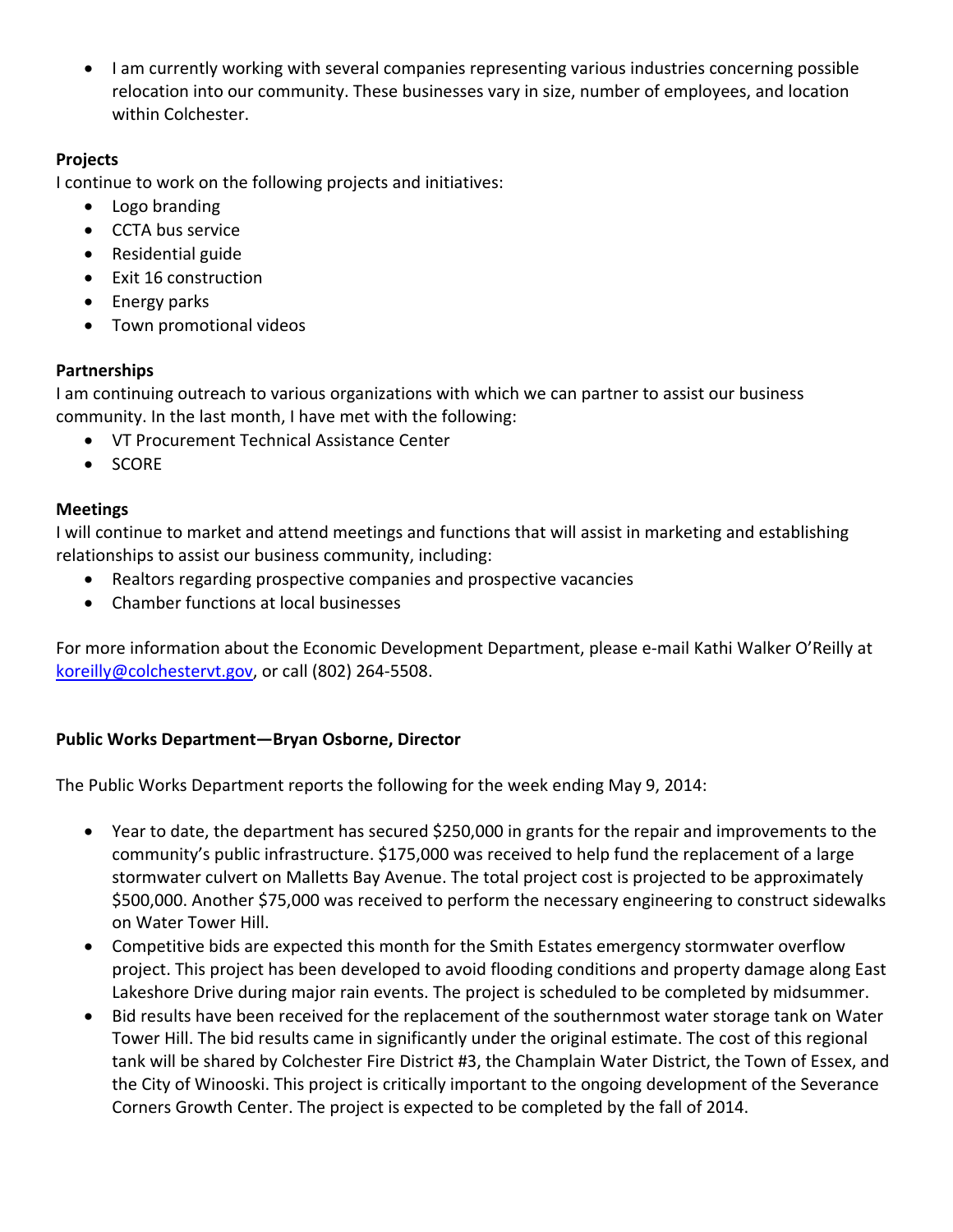- The Meadow Drive drainage project is now substantially complete. This is the last of the major repair projects associated with the 2011 federal damage declaration. The \$750,000 project was funded largely with federal assistance through the Federal Emergency Management Administration.
- Recently, small amounts of asbestos were identified in the basement of the Colchester Historical Society. An asbestos abatement project is currently under way and is expected to be completed later this week.
- Engineering and design continue for the River Road sidewalk project, the West Lakeshore Drive multiuse path project, the Fort Ethan Allen sidewalk project, and a large culvert repair project on East Road. The East Road project is expected to proceed to construction late this summer.
- A request for proposals is being finalized to perform a detailed energy audit of the Town's facilities. The assessment is expected to identify opportunities for energy savings and efficiencies as well as projected return on investment. A \$25,000 grant was secured through Efficiency Vermont to perform this work.
- A facility-needs assessment is expected to be completed by midsummer. The study is intended to identify how the Town can use its existing facilities and resources to meet future needs.
- The 2014 capital paving program is currently under development. The severe winter caused significant damage to many of Colchester's roadways. As a result, the previously planned program for this summer is being reevaluated and will likely require adjustments.
- The sweeping of Colchester's roadways is now substantially complete. Maintenance crews are focusing on the patching of potholes and the repair of other roadway damage. Work has also begun on the grading of gravel roads.

For more information about the Public Works Department, please visit [http://colchestervt.gov/PublicWorks/Home.shtml,](http://colchestervt.gov/PublicWorks/Home.shtml) or call (802) 264-5620.

# **Planning and Zoning Department—Sarah Hadd, Director**

The Colchester Planning and Zoning Department reports the following for the week ending May 9, 2014:

- The department recently issued permits for a 7,500-square-foot addition to Spare Time at 215 Lower Mountain View Drive and a seasonal outdoor display area for plants for Costco at 218 Lower Mountain View Drive. Construction of the new CVS Pharmacy has already begun on Upper Mountain View Drive.
- The Development Review Board met on April 9 and 23 and approved the following projects:
	- o a five-lot subdivision of John Chastenay resulting in three new homes at 538 Bean Road
	- o a two-lot subdivision of Carol and Clinton Reichard at 5770 Roosevelt Highway
	- o a site plan of Millie Armstrong for a new 1,500-square-foot veterinary clinic at 5770 Roosevelt Highway
	- o a conditional use application of Kelly Myers at 788 Red Rock Road for an 8-foot-high deer fence.
- The Development Review Board will meet on May 28 to consider the following projects:
	- o a sketch plan for the Hampton Inn at Exit 16 to demolish the existing house and replace it with a 6,000-square-foot shopping center on its own lot
	- o a site plan for Redpath Holdings for a new a 9,900-square-foot office/warehouse on Lot One at Brentwood Park
	- o a variance application of Joe Bauer for an addition to a seasonal home at 19 Irish Cove Road
	- o conditional use and site plan applications of Neil Gardner for a three-unit, extended-stay hotel at 76 West Lakeshore Drive.